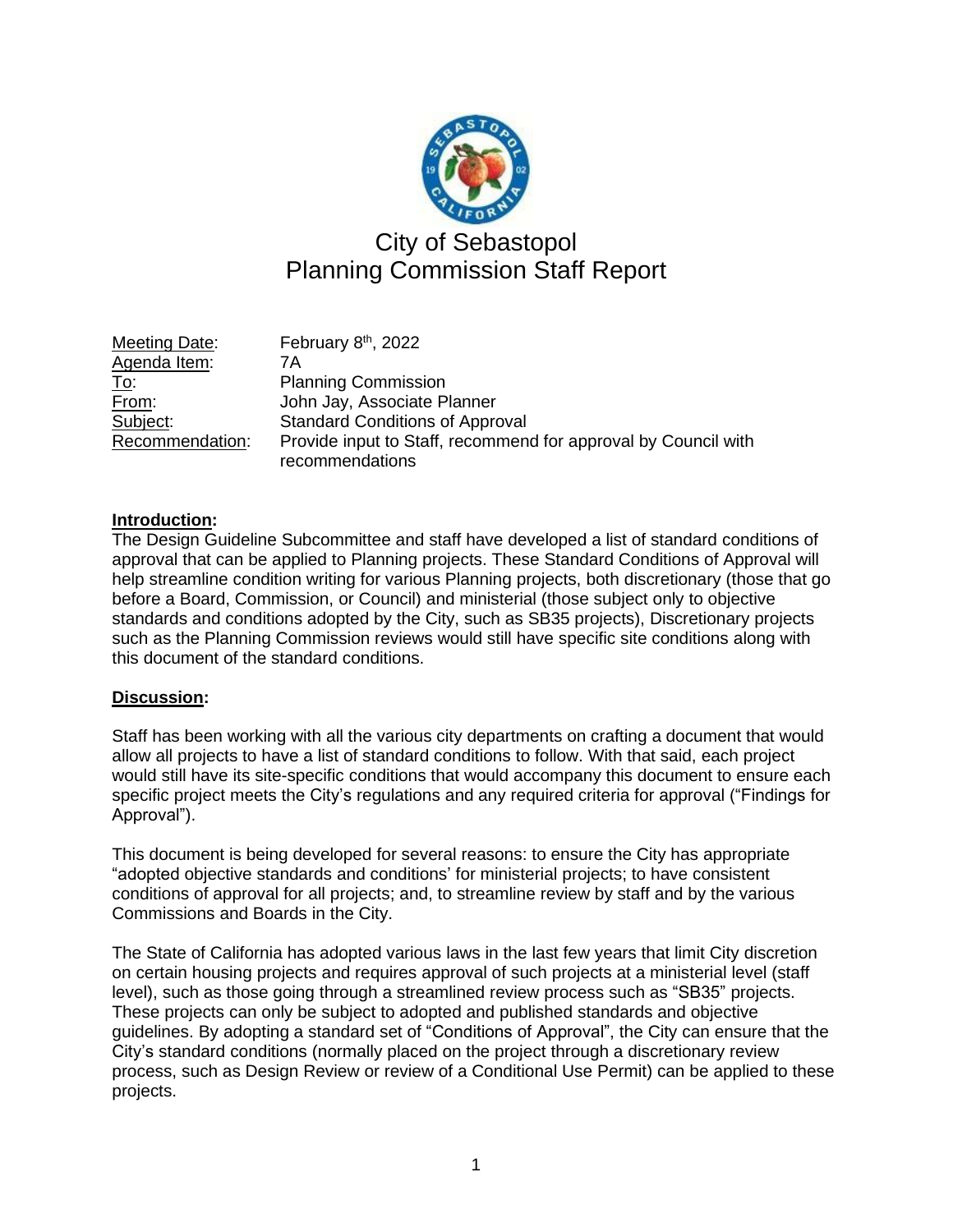Additionally, staff believes the development of a standard set of conditions for all projects will help streamline review of projects, as this list of conditions will not need to be applied by staff or reviewed by decisionmakers (Commissions/Boards/Council) in detail for each application once adopted.

Staff worked with the Design Review Committee which consists of members from the Design Review Board, Planning Commission, and City Council to provide feedback on clarity and the intent of the document. That feedback was extremely valuable in that it provided staff with guidance on how members of the public would interpret this document and how it would better help developers, contractors, and homeowners.

If approved, this document would be attached to all discretionary entitlement projects as an Exhibit C and each project would still have its specific Exhibit's A "Findings for Approval" and B "Specific Conditions of Approval" (which would be only those conditions specific to the project/use).

These Standard Conditions of Approval are also scheduled for Design Review Board review and City Council review and approval. Planning staff will recommend that Council authorize future amendments to this document be done at the Planning Commission/Design Review Board level so they can be modified as needed in the future.

#### **Recommendation:**

Staff is requesting the Planning Commission review the proposed conditions of approval and provide any additional feedback that can be added or revised to make the document.

#### **Attachments:**

Standard Conditions of Approval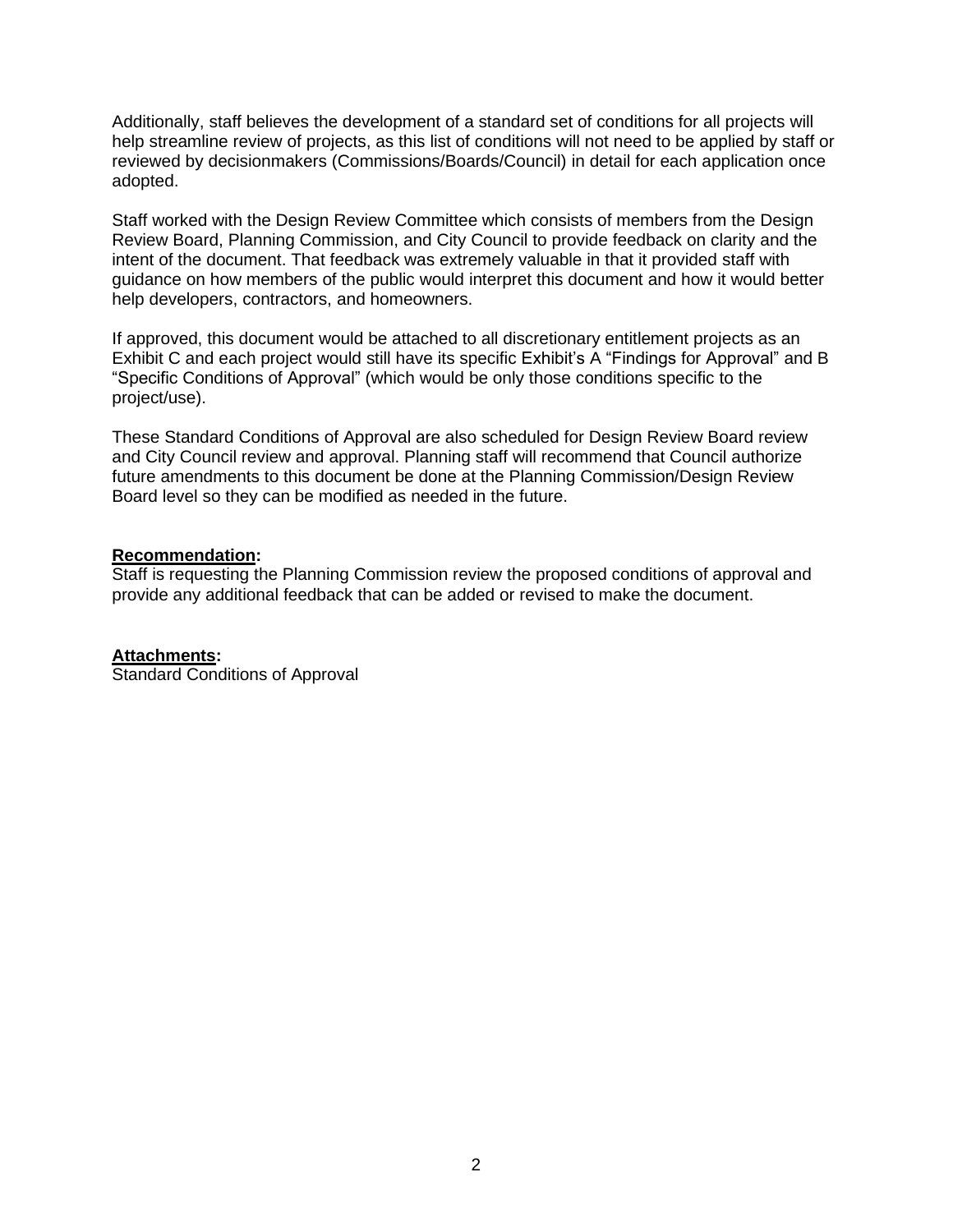# **Standard Conditions of Project Approval:**

- 1. All plans shall include a brief description of the project on the cover sheet.
- 2. All submitted building permit plan sets shall include a plan sheet incorporating these conditions of approval, as well as any Specific conditions of approval.
- 3. Except as otherwise noted in these conditions of approval, the plans submitted to the Building Department for plan check shall be in substantial conformance to those approved by the review body. If any changes are made to submitted plans which were approved by the review body the applicant shall work with the Planning Department to determine if the changes are significant enough to once again be seen by the review body, or if staff can approve the changes. Any changes that have not been approved by Planning staff are not approved. Construction or demolition work that does not conform to the Planning approval is not valid and shall be subject to stop work orders and may require removal.
- 4. Site landscaping shall be generally consistent with the Landscape Plan included as part of "Exhibit A" on file with the Sebastopol Planning Department. The final landscape plan shall be stamped by a licensed landscape architect and filed with the Planning Department prior to occupancy. Plans for any irrigation of the site shall be incorporated into the landscape plan. All planting shown on the approved plan shall be installed prior to occupancy of the proposed residence. Upon the request of an Applicant to receive a Temporary Certificate of Occupancy and at discretion of the Planning Director, landscape installation may be suitably guaranteed by posting a cash bond equal to l00% of the cost and installation of any landscape improvements.
- 5. Acceptance of the construction drawings and specifications does not release the applicant and owner from correction of mistakes, errors, or omissions contained therein. If, during the course of construction, the field conditions or other previously unknown conditions require a modification or a departure from the accepted plans, the applicant shall provide the modifications or departure and specify the correction of mistakes errors, or omissions in compliance with the CBC and City Standards for City review and approval.
- 6. The City of Sebastopol and its agents, officers and employees shall be defended, indemnified, and held harmless from any claim, action or proceedings against the City, or its agents, officers and employees to attach, set aside, void, or annul the approval of this application or the environmental determination which accompanies it, or which otherwise arises out of or in connection with the City's action on this application, including but not limited to, damages, costs, expenses, attorney's fees, or expert witness fees.
- 7. A Construction Management Plan (CMP) shall be submitted to the City as part of the Building Permit and/or Grading Permit and shall be incorporated into the plans, unless waived by staff. The City's CMP template, provided by the Planning Department, may be used for small, infill projects. Revisions to the CMP to increase or add on time to the construction timeline shall be coordinated with the Building Official and any additional requests will be at the applicant's responsibility.

This CMP shall be a binding document. Failure to adhere to the CMP may result in a "Stop Work Notice" being placed on the project. An electronic copy of the APPROVED CMP shall be submitted to the City, and may be posted to the city's website. The CMP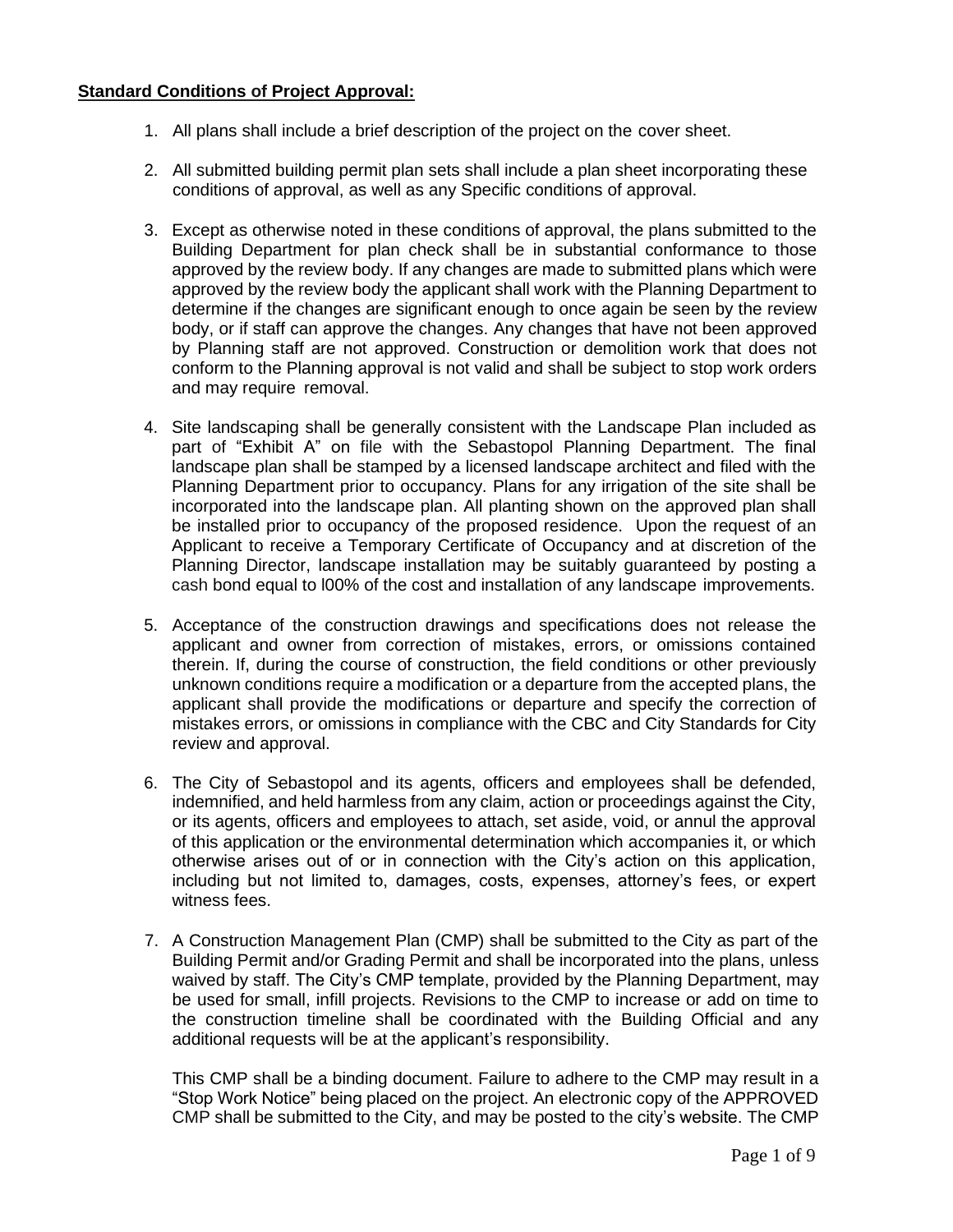shall be updated as project conditions warrant. Updates to the CMP shall be provided to the City for review and approval. The CMP shall include but not be limited to:

- a) Work schedule (start of construction date, road or lane closure intent/dates, important milestones and proposed final dates)
- b) Construction Hours
- c) Travel routes and turn-around locations with staff approval
	- Impact to state highways
- d) Road and/or lane closures (Applicant to provide information on how many anticipated road closures, and the reasons for each road closure).
- e) Worker auto parking space locations/construction parking
- f) Phasing (if applicable)
- g) If construction improvements are located in areas of steep slopes, the Contractor shall provide safe temporary hard surface stair access to the improvements. This access shall be shown on the CMP.
- h) Projects that require a grading permit shall comply with the City's grading ordinance.

The CMP may be more stringent if the project is located close to schools or in impacted neighborhoods. A CMP may be required to be modified if a neighborhood becomes "impacted" during the course of the construction. Impacted neighborhoods are defined as areas in geographic proximity (i.e. using the same streets for access) with a significant number of simultaneous construction projects.

The hours of construction activity shall be limited 7:00 a.m. to 8:00 p.m., Monday through Friday, 8:00 a.m. to 5:00 p.m. on Saturdays with staff approval, depending on scope of work being done, or unless modified by a project's Specific Conditions of Approval.

A **24 inch by 36 inch** weatherproof copy of the approved Construction Management Plan shall be posted on the site as part of a job site sign and located so as to be clearly readable from the public right-of-way. In addition to the approved Construction Management Plan, the sign shall include the followinginformation:

- a) Address of the project site.
- b) Permitted hours of construction and of deliveries/off-haul.
- c) Name, e-mail address and direct phone number of the General Contractor.
- d) Name, e-mail address and direct phone number of the person responsible for managing theproject.
- e) Name and direct phone number of the party to call in case of an emergency.
- f) City of Sebastopol Building Department (707-823-8597).
- 8. All construction materials, debris and equipment shall be stored on site. If that is not physically possible, an encroachment permit shall be obtained from the Public Works Department prior to placing any construction materials, debris, debris boxes or unlicensed equipment in the right-of-way. The fee for using the right-of-way for storage of construction materials or equipment is \$10.00 per day. A minimum of 11' passable auto traffic clearance (paved travel way) shall be maintained at all times along the roadway. The placing of portable restroom facilities in the City right-of-way will not be permitted.
- 9. All portions of the job site shall be maintained in an organized and professional condition. All trash, debris, construction scraps and broken/deteriorated machinery shall be removed from the site by the end of each week. If off loaded construction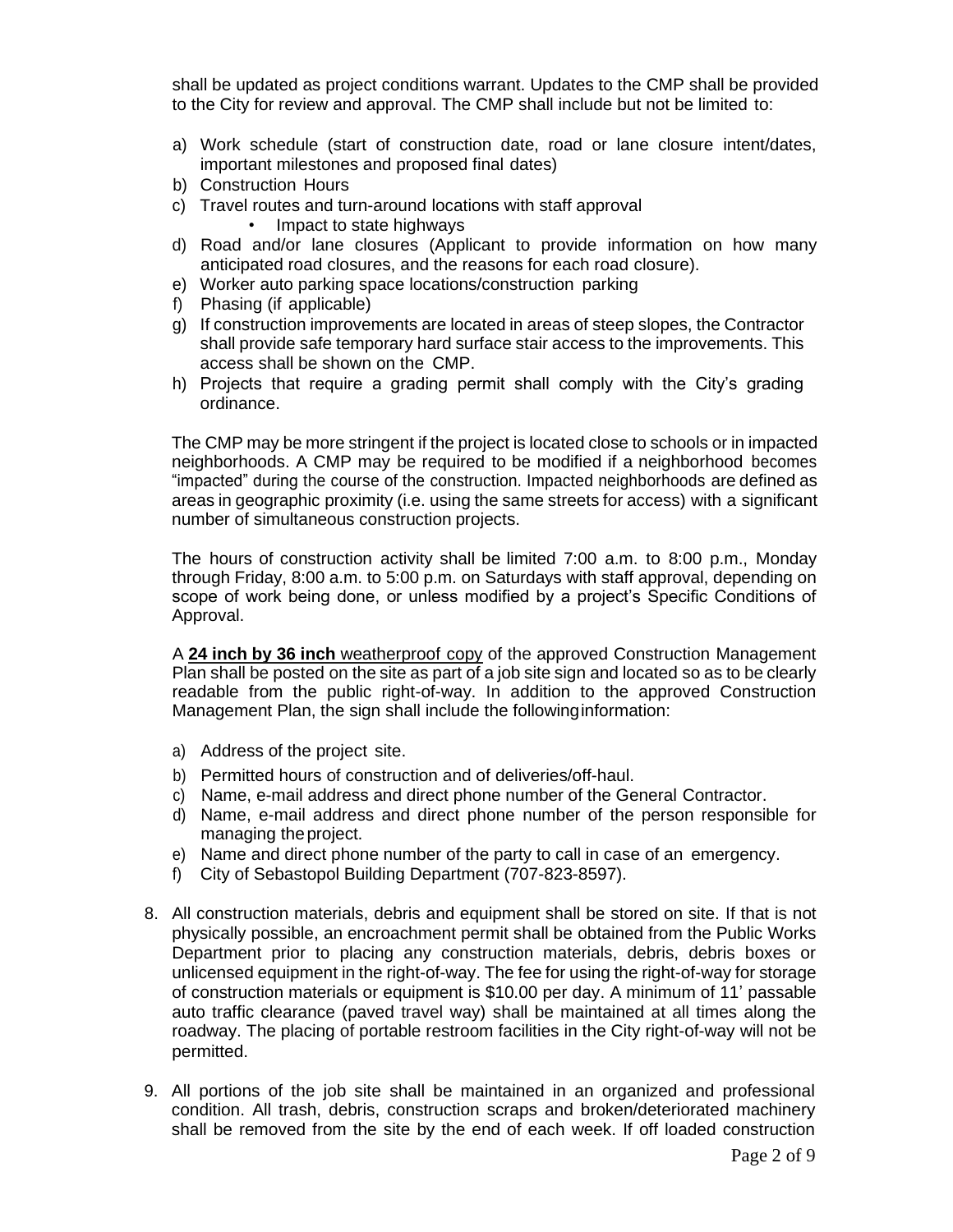materials are not used within 2 weeks, they shall be screened from public view. All sidewalks, driveways and public/private roadways fronting the subject site shall be broom cleaned at the end of each business day.

- 10. A pre-construction meeting is required for projects that:
	- a) Require a City encroachment permit, a Caltrans encroachment permit, or a City grading permit; or
	- b) Have 5 dwelling units or more; or
	- c) Have a total of 5,000 square feet of building or more; or
	- d) Have a creek setback requirement or within the ESOS zoning overlay; or
	- e) Are required to have a pre-construction meeting under a specific condition of approval.
- 11. All permits and/or inspection fees required shall be paid in full prior to final occupancy being granted.
- 12. All required construction signage and any required tree-protection shall be posted and available for City inspection at the time of the Pre-construction meeting or, if no preconstruction meeting is required, prior to commencing construction. If these measures are not in place at the time of the pre-construction meeting, a re- inspection fee will be required, and issuance of building permit will be delayed.
- 13. The Planning Director shall interpret applicable requirements in the event of any redundancy or conflict in conditions of approval.

#### **Planning Department Standard Conditions of Approval:**

- 14. This approval is valid for a period of three (3) years during which time the rights granted must be exercised. However, the applicant may request one (1) one-year extension of this Use Permit from the Planning Director, pursuant to Zoning Ordinance §17.400.100.
- 15. The light source for all exterior lighting fixtures shall be shielded from adjacent properties. Cut sheets for all exterior lighting shall be submitted as part of the Building Application.
- 16. For any project that includes new foundations or retaining walls, property lines shall be physically identified (string line or equal), and the applicant shall submit a letter or certificate from a licensed surveyor that confirms that the structure complies with the approved setbacks prior to pouring the foundation.
- 17. For any project that includes new structures within 2 feet of the allowed height limit, or with a specific condition of approval limiting height, a letter or certificate from a surveyor confirming that the height of the roof complies with the approved plans shall be submitted to the Planning Department prior to roofing (prior to roof nailing is recommended).
- 18. All landscape and irrigation plans must be designed in accordance with the most current City of Sebastopol landscape requirements. Prior to providing water service for new landscape areas, or improved or modified landscape areas, the Planning Department must review and approve the project's working drawings for planting and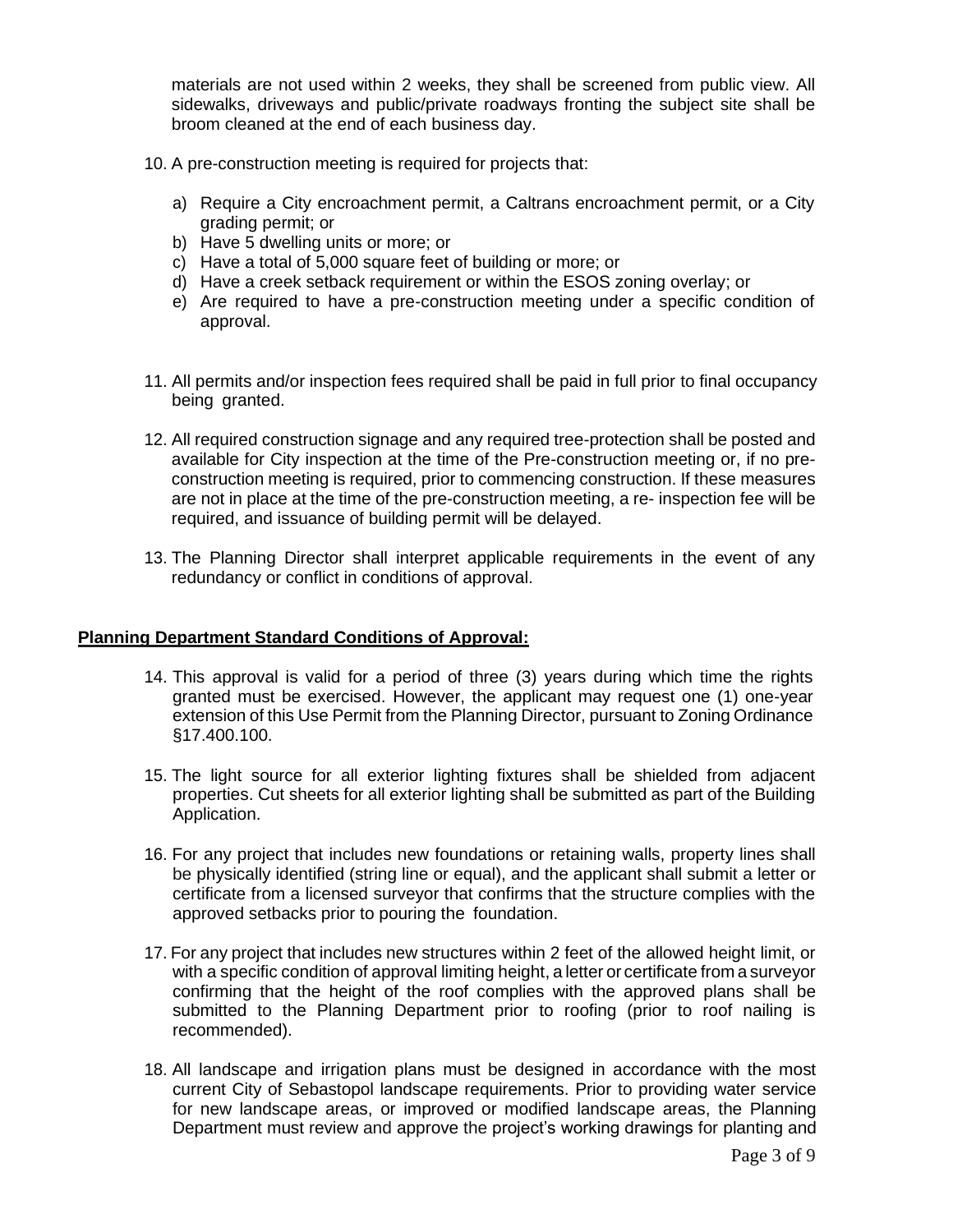irrigation systems.

New construction and rehabilitated (renovations or changes made to sites with an existing irrigation system) landscape projects will be affected by these requirements if the altered landscape area is greater than 500 square feet.

#### **Engineering and Public Works Department Standard Conditions of Approval:**

- 19. All projects are subject to Impact Fees as adopted by City Council, which are due at the time of issuance of the Building Permit unless otherwise approved by the City.
- 20. An Encroachment Permit is required from the Public Works Department for any and all work within the public right-of-way. If the work is within a CalTrans right-of way, an Encroachment Permit from CalTrans shall also be procured by the applicant. Encroachment Permit shall not be issued until the City Engineer approves the applicant's site improvement plans.
- 21. Construction within the public right-of-way is limited to that necessary to support the lot's use. This may include but is not limited to: driveways, sidewalks and any utility connections. For all improvements within the public right of way, the applicant shall submit plans to adequately describe the work. Plans shall include but not be limited to drainage details, cross-sections, driveway/roadway grades and utility locations as necessary.
- 22. The applicant shall prepare and submit site improvement plans for the construction of all improvements including water, sanitary sewer, storm drain, water quality facilities, roadway improvements, curbs, gutters, sidewalks, elevated or structural pedestrian walkways, landscaping, landscape irrigation, signing, striping, joint trench and streetlights. All design and construction shall conform to the latest edition of the City of Sebastopol Design and Construction Standards and other applicable codes, standards, guidelines and specifications. Public improvement drawings shall be drafted in the City-approved sheet format.
- 23. Once approved by the City Engineer, the applicant shall submit PDF files of the signed improvement plans. As-Built record drawings shall also be submitted as PDF files.
- 24. Deviations from City Standards and applicable Code requirements shall be approved by the City Engineer. The applicant's engineer shall request all design exceptions in writing.
- 25. Any improvements, public or private, damaged during construction shall be replaced, by the applicant, in-kind or with new improvements. All cracked, broken, or uplifted sidewalk, driveway and/or curb and gutter fronting the property shall be replaced. Applicant shall coordinate with the Public Works Department prior to the first submittal of project improvement plans to identify the extents and limits of replacement.
- 26. An erosion and sediment control plan is required as part of the building permit application. The plan shall be prepared by a certified erosion control specialist and in full compliance with CASQA standards, The plan is subject to review and approval by the DPW prior to the issuance of the building or grading permit. No modifications to the approved plans shall be made without approval of the City Engineer.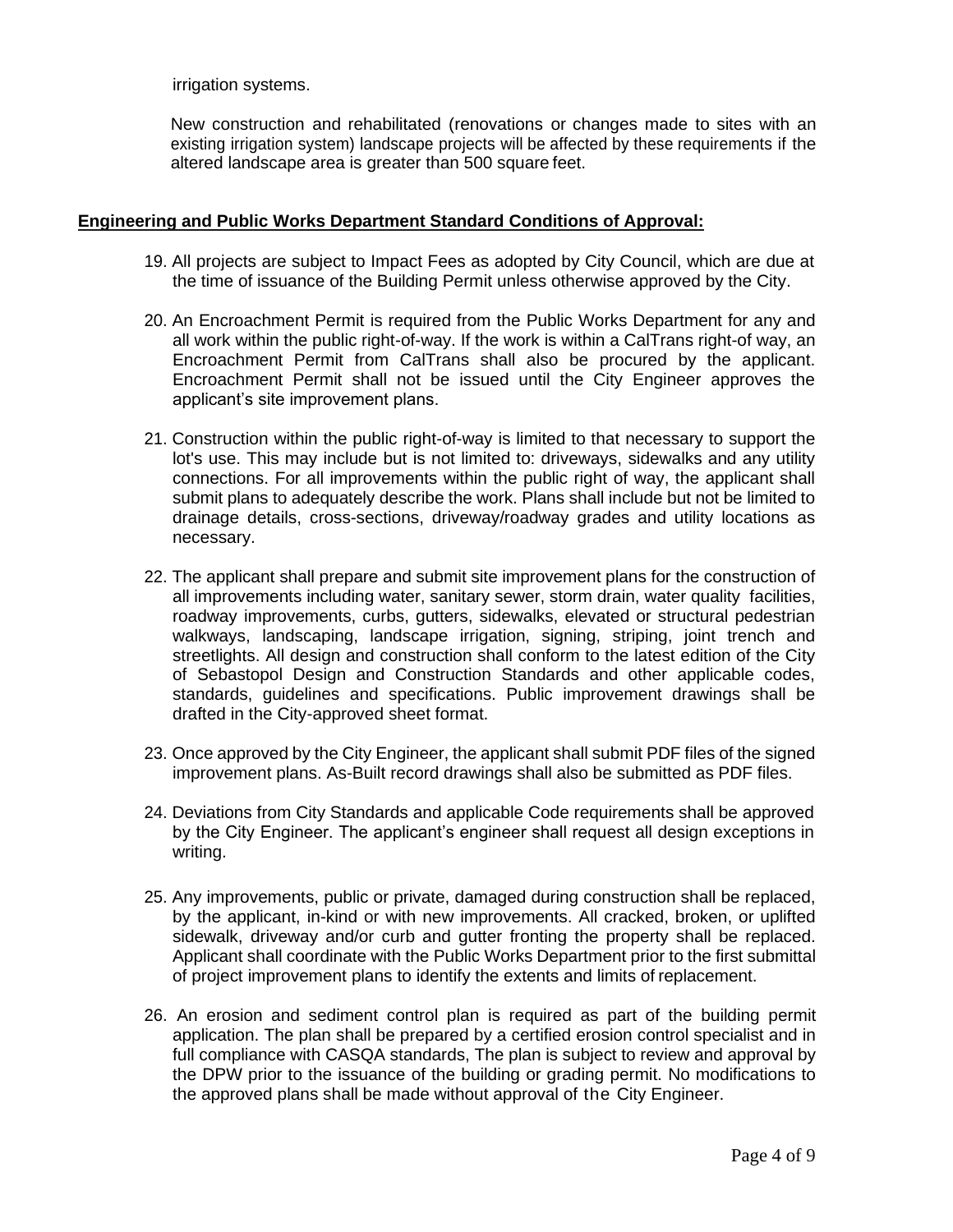27. Mailbox plans and locations shall be approved by the Sebastopol Postmaster prior to improvement plan approval. The developer shall provide a letter and exhibit showing mailbox locations from the Sebastopol Postmaster approving mailbox locations.

#### *Roadway Improvements:*

- 28. The improvement plans for the first phase of development shall include and provide for the construction of all offsite improvements as required to support full project buildout. Each subsequent phase of development shall construct sufficient onsite roadway and utility improvements to support the cumulative development proposed to be constructed as approved by the City Engineer.
- 29. Road closures, if permitted by the Project Approval, will only be permitted with prior authorization from the Public Works Department consistent with the City's road closure policy. Signs containing details of the proposed closure must be posted 48 hours in advance. Coordinate road closures with the Sebastopol Public Works Department. Contact the Public Works Department at 707-823-5331 to obtain a road closure permit.
- 30. An emergency vehicle access, meeting the requirements of the Sebastopol Fire Department shall be constructed.
- 31. All private driveway areas less than 24-foot wide shall require the approval of the Sebastopol Fire Department.
- 32. City Public Water, Sewer, and Drainage utility easements as required by the utility companies shall be provided within the development. Easement locations shall be subject to review and approval by the City Engineer.
- 33. Sidewalk warps shall be provided to allow a clear five-foot walkway at all locations, including areas where mailboxes, street furniture, streetlights, street signs and fire hydrants are to be installed, or as otherwise approved by the City Engineer.
- 34. The structural section of all public road improvements shall be designed using a soil investigation which provides the basement soils R-value and expansion pressure test results. A copy of Geotechnical report and structural section calculations shall be submitted with the first improvement plan check.
- 35. The structural section of the private on-site drive aisles and parking areas shall meet the requirements and recommendations of the geotechnical report for the project.
- 36. Retaining walls and retaining curbs may be required to protect damage to trees as determined by a licensed Arborist. All retaining structures shall be designed and constructed to minimize damage to trees.
- 37. Pedestrian curb ramps, meeting City standards and current accessibility requirements, shall be provided at all intersections and crosswalks where sidewalks are proposed.

#### *Drainage Improvements:*

38. All project-related flooding impacts shall be mitigated by the project developer. Drainage improvements shall be designed by a Civil Engineer registered in the State of California in accordance with the Sonoma County Water Agency's Flood Management Design Manual (FMDM). Public and private drainage improvements shall be shown on the improvement plans and the City Engineer may require the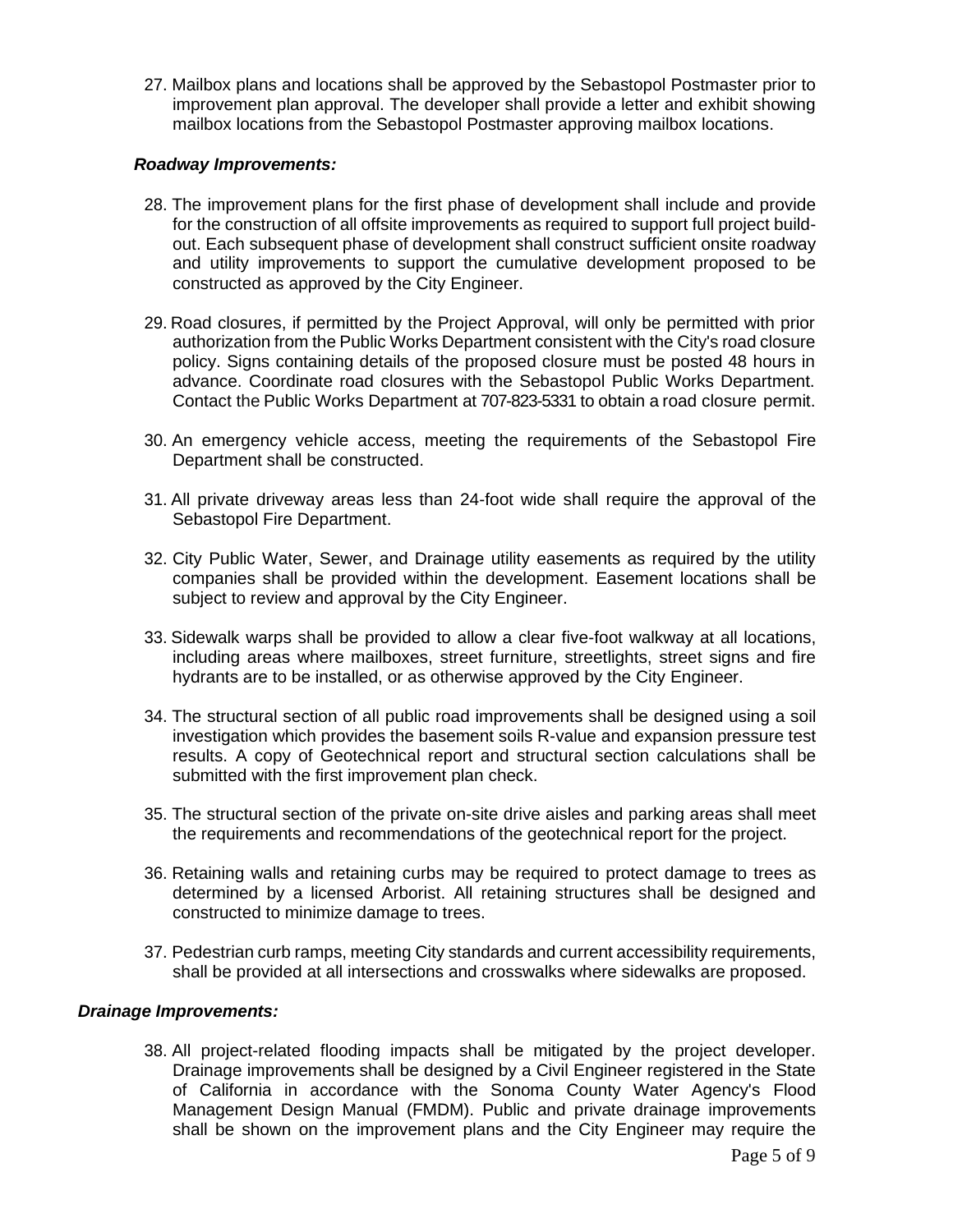applicant to acquire the review and recommendations by the Sonoma County Water Agency (Sonoma Water) prior to approval by the City Engineer. Private storm drain easements will be required for any portions of the private storm drain not entirely located with the lot being served or for any portion of a private utility located on an adjacent parcel.

- 39. No lot-to-lot drainage will be allowed between the project site and any adjacent parcels. No concentrated drainage may discharge across sidewalks. All site drains must be connected to the public storm drain system or discharged through the face of curb or to an established waterway.
- 40. Plans and certifications shall demonstrate compliance of all improvements, including building finished floor elevations, with the City's Flood Ordinance, to the satisfaction of the Building Official and City Engineer. Building finished floor elevations shall be constructed at a minimum of 2 foot above the 100-year storm event water surface elevation as determined by the City and certified by the project engineer. The Engineer of Record shall provide a signed and stamped letter indicating the project meets the requirements of the Ordinance before plan approval.

### *Stormwater Quality:*

- 41. All design and construction shall meet the requirements of the most recent editions of City of Sebastopol, Phase I MS4 permit and the City of Santa Rosa Low Impact Development Technical Design Manual. Prior to approval of the improvement plans, the applicant shall submit a Final Storm Water Mitigation Plan (FSWMP) subject to review and approval by the City Engineer. The plan shall include post-construction storm water treatment and peak reduction measures and shall address maintenance of private and/or public storm water facilities. The FSWMP shall be approved by the City Engineer prior to issuance of any City permit (i.e., encroachment, building/demolition, grading).
- 42. **If applicable**, provide evidence that a Notice of Intent (NOI) has been submitted and received by the State Water Resources Control Board for a General Construction Activity Storm Water Permit. Two copies of the project Storm Water Pollution Protection Plan shall be provided to the City prior to issuing a grading permit, encroachment permit, or building permit.
- 43. **If applicable**, a Declaration of Covenants Regarding Maintenance of Storm Water Best Management Practices (BMP) Facilities (LID Declaration) shall be submitted to the City Engineer for review and approval prior to approval of each final map phase. The LID Declaration shall be executed by the owner of each lot created and shall be recorded contemporaneously with each final map phase and shall run with the land in perpetuity. The LID Declaration shall include, but shall not be limited to covenants, legal exhibit, LID site plan and a schedule of maintenance requirements and reporting.
- 44. If a permeable paving system is to be used as a part of the site development strategy to meet stormwater requirements the analysis shall include but not be limited to the following:
	- a. For drainage purposes, the underlying intent, either retention or detention, shall be fully quantified. If retention is to be used, a soils report, including percolation of the soils shall be submitted as a part of the plans. If detention is to be used, peak runoff quantities, storage capacity of the system, discharge rates, discharge points, impacts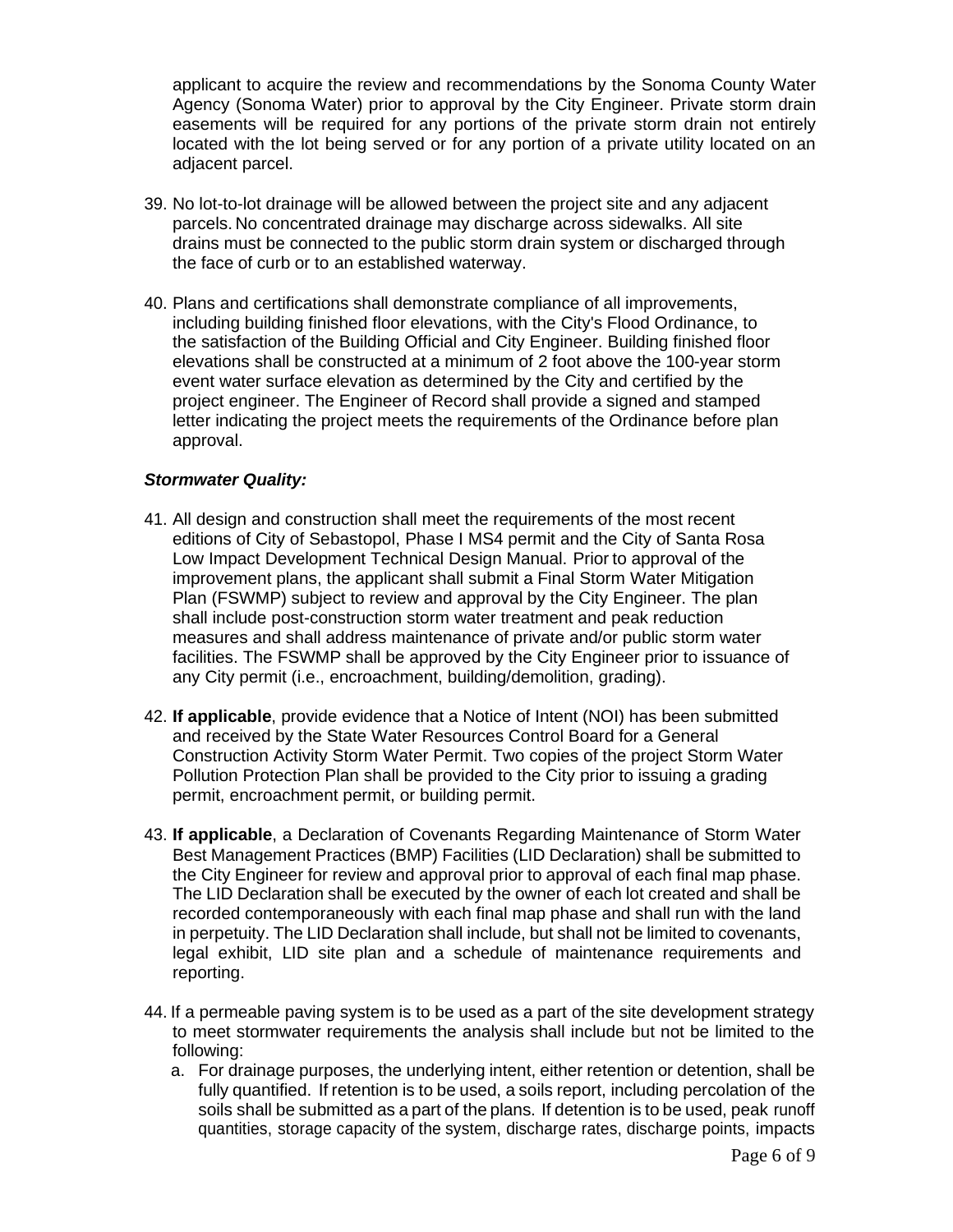to existing facilities etc. shall be included.

- b. The structural adequacy of the system that accommodates vehicle loading including emergency response vehicles (i.e., fire trucks) if the access to be designated for that purpose.
- c. Provisions for ongoing maintenance of the pavers shall be included in the submittal package.

# *Grading:*

- 45. The improvement plans shall include a site-grading plan prepared by a Civil Engineer registered in the State of California as part of the required improvement drawings. Lots shall be generally designed to drain to public and private streets or parking areas, unless otherwise approved in the interest of tree preservation or other unusual circumstances.
- 46. Grading more than 50 cubic yards, shall be subject to a City grading permit.
- 47. All new construction on undeveloped lots, or developed lots with expansive soil and steep slopes shall submit to the City for review and approval, a detailed Geotechnical Report prepared by a Civil Engineer registered in the State of California and qualified to perform geotechnical evaluation. The grading plan shall incorporate the recommendations of the approved Geotechnical Report.
- 48. Where soil or geologic conditions encountered during grading operations are different from those anticipated in the Geotechnical Report, or where such conditions warrant changes to the recommendations contained in the original soil investigation, a revised soil or geologic report shall be submitted for approval by the City Engineer. It shall be accompanied by an engineering and geological opinion as to the safety of the site from hazards of land slippage, erosion, settlement, and seismic activity.
- 49. All existing wells, septic tanks and/or underground fuel storage tanks shall be permanently destroyed under permit and inspection by the Sonoma County Permit and Resource Management Department, Well and Septic Division and/or Sonoma County Environmental Health or other designated agency. If there are none, the project engineer shall provide a letter to the City Engineer describing the scope of the research done to make this determination.
- 50. The grading plan shall clearly show all existing survey monuments and property corners and shall state that they shall be protected and preserved. Should monuments be damaged or destroyed during construction, they shall be replaced by the developer.
- 51. Improvements plans shall include an erosion control (winterization) plan. The plan must include an order of work and staging/scheduling component indicating when facilities must be installed and when they may be removed. **If applicable**, a separate Rain Event Action Plan (REAP) shall be required and prepared as part of the Storm Water Pollution Prevention Plan (SWPPP). A copy of the REAP shall be kept on-site throughout the duration of construction activities.
- 52. Sewer services and laterals shall be CCTV inspected to determine if the service needs to be removed and replaced. A copy of the CCTV report shall be provided to the City Engineer. A waiver for CCTV inspection may be waived by the City Engineer, if the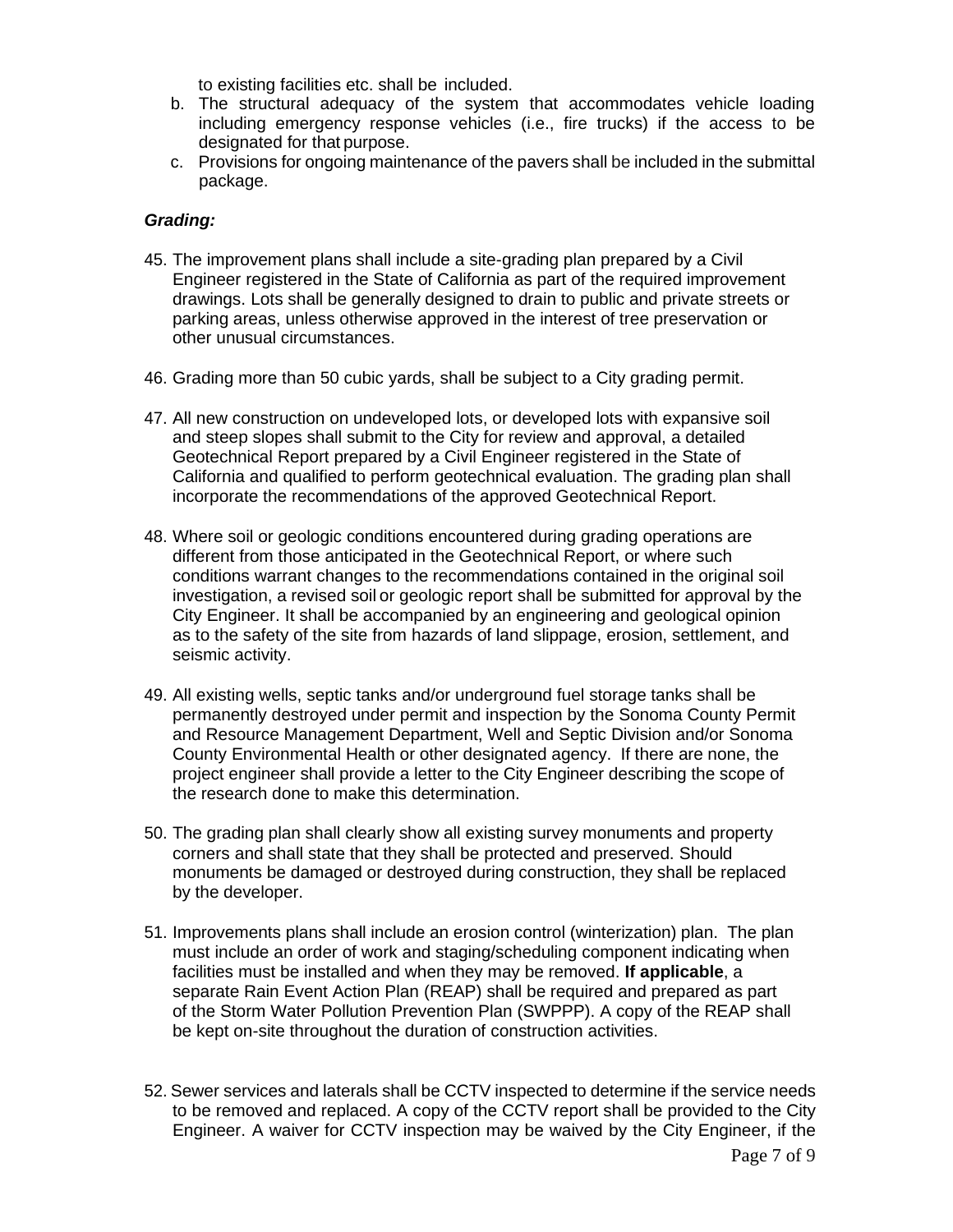sewer lateral has been replaced within ten years of the submittal of the improvement plans. A copy of the documentation evidencing such replacement shall be included in the submittal package.

- 53. If the proposed project is located in or adjacent to a waterway, within an area designated as habitat for threatened or endangered species, or other special status area, it possibly falls under the jurisdiction of another agency such as the United States Army Corps of Engineers, the California Regional Water Quality Control, or the California Department of Fish & Wildlife, U. S. Fish & Wildlife Service, etc. These agencies shall be contacted to determine if the project lies within their respective jurisdictions. All necessary permits and/or approvals shall be obtained prior to the City issuing any permits. If permits are not required, a letter stating so shall be submitted to the City as part of the record.
- 54. Trees and vegetation shall be trimmed according to Section 8.12 of the Sebastopol Municipal Code. Trees and shrubs shall be kept trimmed so that the lowest branches projecting over public properties provide a clearance of not less than eight (8) feet. Trees and vegetation shall be trimmed according to Section 8.12 of the Sebastopol Municipal Code. Trees and shrubs shall be kept trimmed so that the lowest branches projecting over public properties provide a clearance of not less than eight (8) feet over sidewalks and not less than twelve (12) feet over streets.

# **Fire Dept. Standard Conditions of Approval**:

- 55. The address shall be posted in accordance with requirements of the California Building Code and California Fire Code. The Fire Chief shall review and approve all requests for new addresses. Inspection and signoff of address posting shall be coordinated through Building Department.
- 56.Smoke and CO detectors shall be installed in accordance with the California Building Code. Final inspection and signoff of smoke detectors shall be coordinated through Building Department.
- 57. Noncombustible roofing shall be provided for:
	- a. All new roofs shall be non-combustible.
	- b. Roof Repairs or replacement:
		- i. Less than 25% no requirement
		- ii. 25Hr to 50% Class C minimum
		- iii. 50% or more Non-Combustible
	- c. In no case shall the roofing material used to be less fire resistive than the existing roof.

NOTE: A "noncombustible" roof is a Class A roof (for other than Group R Occupancies, a Class A or Class A assembly) as defined in the California Building Code and approved by the Building Department.

58. Prior to occupancy, a spark arrester shall be installed on the chimney(s) 3/8" mesh minimum.

#### **Building Department — Standard Conditions of Approval**: